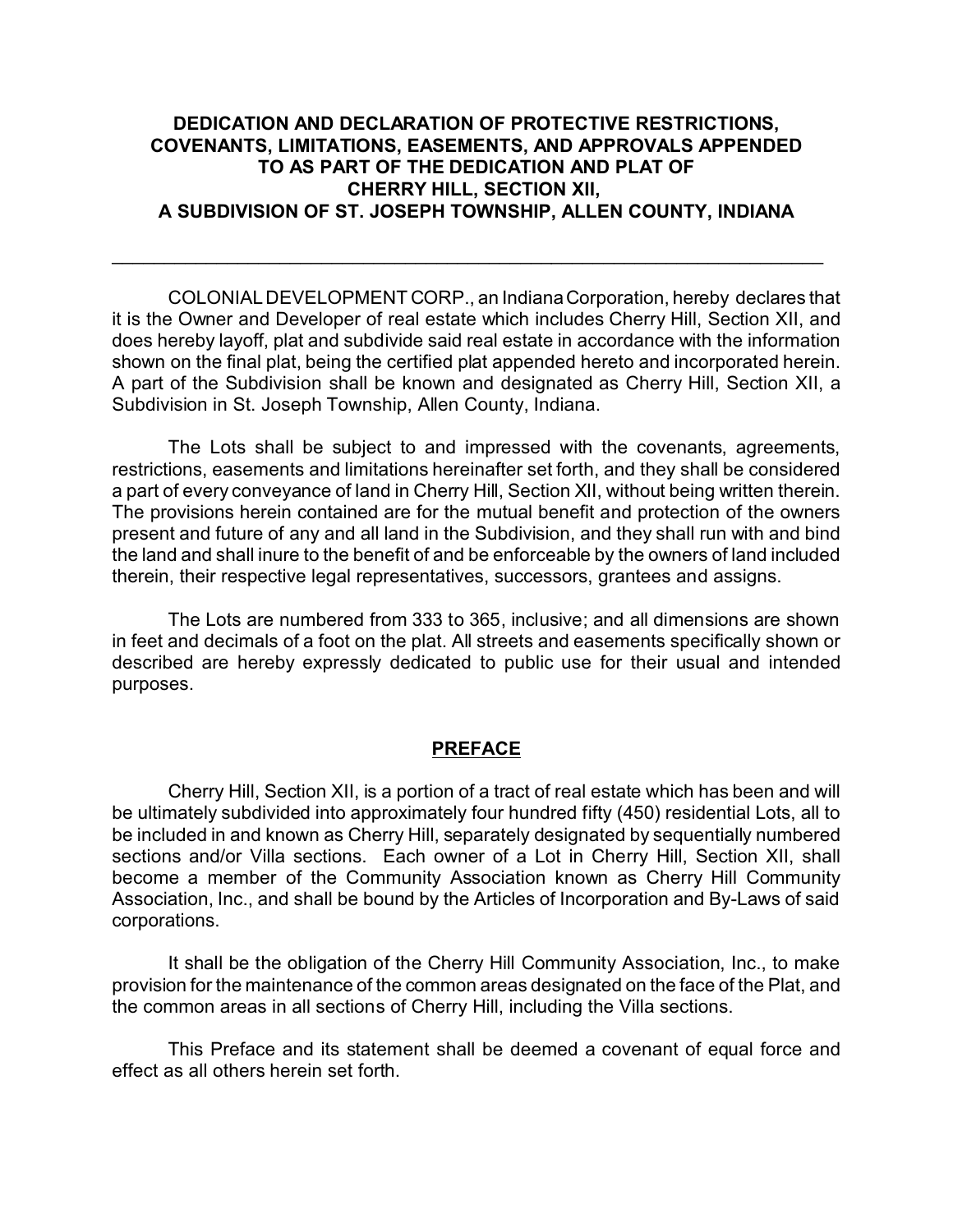## **ARTICLE I**

#### **Definitions**

The terms hereinafter set forth shall have the following meanings:

Section 1. "Architectural Control Committee" shall mean the body designated herein to review plans and to grant or withhold certain approvals in connection with improvements and developments. The Committee shall be composed of three (3) members initially appointed by the Developer. Any vacancies from time to time shall be filled pursuant to the terms of these Restrictions or the By-Laws of the Association.

Section 2. "Association" shall mean and refer to Cherry Hill Community Association, Inc., its successors and assigns.

Section 3. "By-Laws" shall mean the By-Laws initially adopted by Cherry Hill Community Association, Inc., and all amendments and additions thereto.

Section 4. "Common Area" shall mean all real property owned by the Association for the common use and enjoyment of the Owners in the Subdivision, as shown on the respective plat of said Subdivision, and as may be added in accordance with Article II, Section 3 of these Restrictions.

Section 5. "Developer" shall mean Colonial Development Corp., an Indiana Corporation, its assigns, successors or successors in interest, and any person, firm or corporation designated by it or its said successor or successor in interest.

Section 6. "Dwelling Unit" shall mean and refer to the structure used as a residential living unit located upon a Lot, including the garage and any appurtenances.

Section 7. "Lot" shall mean any of said Lots in Cherry Hill, Section XII, as platted or any tract of land as conveyed originally or by subsequent Owners, which may consist of one or more Lots or parts of one or more Lots, upon which a dwelling may be erected in accordance with the restrictions hereinafter set forth. PROVIDED, HOWEVER, no tract of land consisting of part of any one Lot or parts of more than one Lot shall be considered a "Lot" unless said tract of land has a minimum of fifty (50), feet width at the established building line as shown on the plat.

Section 8. "Owner" shall mean and refer to the record owner, whether one or more persons or entities, of a fee simple title to any Lot which is a part of the plat, including contract sellers, excluding those having such interest merely as security for the performance of an obligation.

Section 9. "Restrictions " shall mean and refer to the Dedication, Protective Restrictions, Covenants, Limitations, Easements and Approvals appended to as part of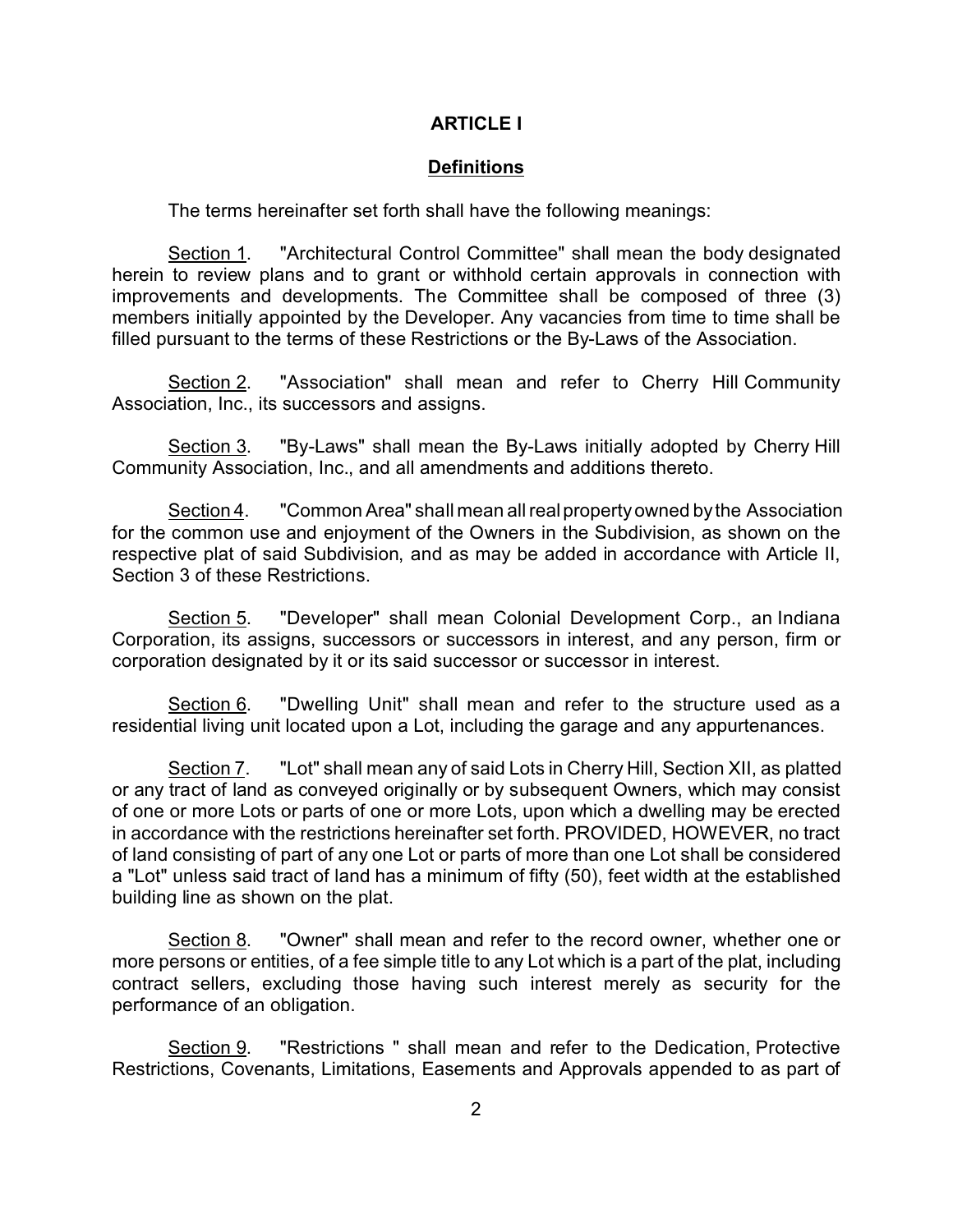the Dedication and Plat of Cherry Hill, Section XII.

Section 10. "Subdivision" shall mean Cherry Hill and all of its various sections and Villa sections, a Subdivision located in St. Joseph Township, Allen County, Indiana.

Section 11. "Cherry Hill" shall mean and refer collectively to each section of the Cherry Hill development, including all Villa Sections, as it may be changed from time to time.

## **ARTICLE II**

### **Property Rights**

Section 1. Owner's Easements of Enjoyment. Every Owner shall have a right and easement of enjoyment in and to the Common Area which shall be appurtenant to and shall pass with the title to every Lot, subject to the following provisions:

(a) the right of the Association to charge reasonable admission and other fees for the use of any recreational facility situated upon the Common Area;

(b) the right of the Association to suspend the voting rights and right to use of the recreational facilities by an Owner for any period during which any assessment against said Owner's Lot remains unpaid; and for a period not to exceed thirty (30) days for any infraction by said Owner, or the Owner's family, tenants, contract purchasers or invitees of its published rules and regulations after hearing by the Board of Directors of the Association;

(c) the right of the Association to dedicate or transfer all or any part of the Common Area to any public agency, authority, or utility for such purposes and subject to such conditions as may be agreed to by the members. No such dedication or transfer shall be effective unless an instrument signed by two-thirds (2/3) of each class of members of the Association agreeing to such dedication or transfer has been recorded.

Section 2. Delegation of Use. Any Owner may delegate, in accordance with the By-Laws, said Owner's right of enjoyment to the Common Area and facilities to the members of his family, his tenants, or contract purchasers who reside on the property.

Section 3. Additions to Common Area. The Developer reserves the right so long as Class B members of the Association exist, to convey and transfer to the Association such additional real and/or personal property as the Developer within its sole discretion deems appropriate, and the Association shall accept such transfer and shall hold such property as a part of the Common Area of the Subdivision.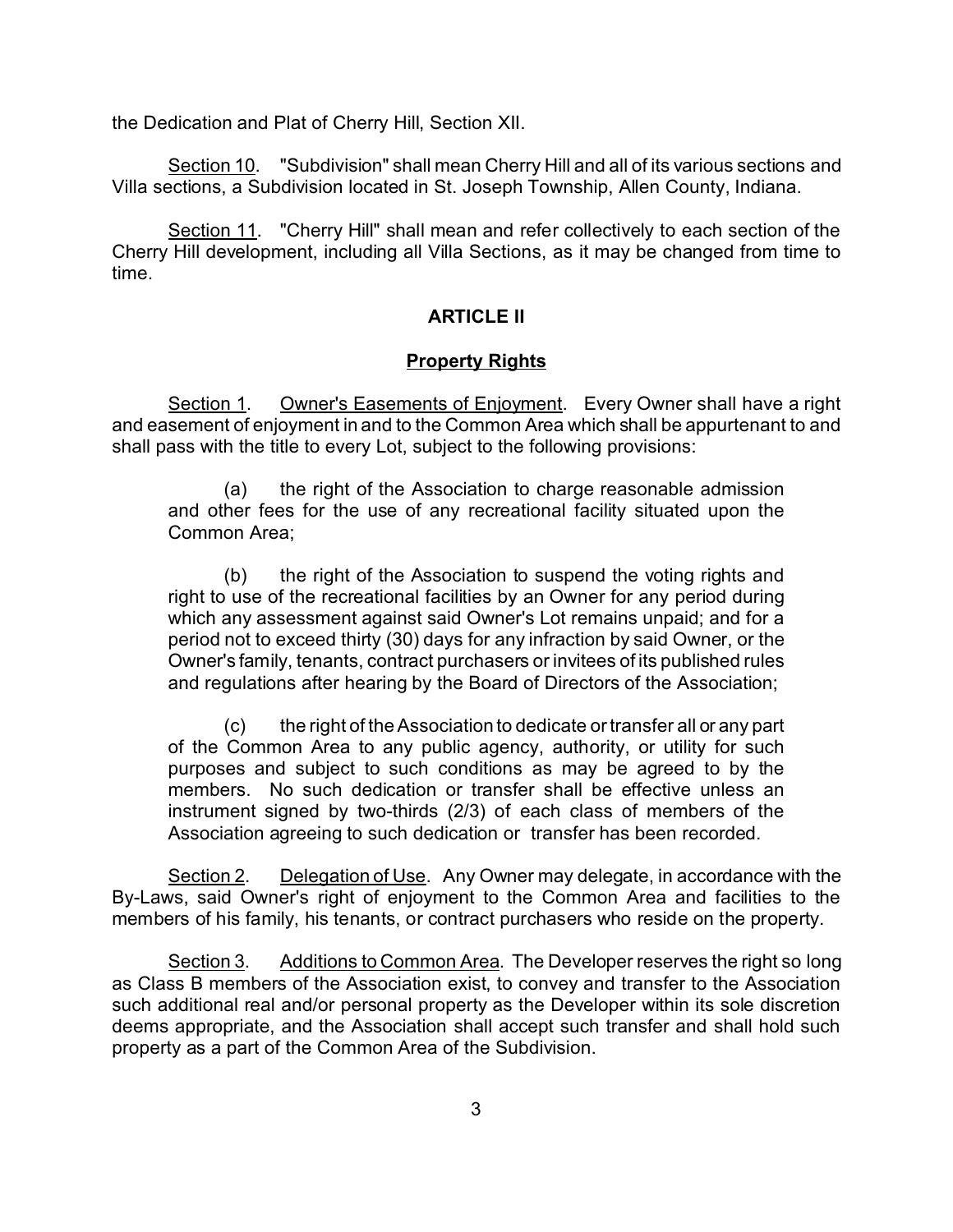#### **ARTICLE III**

#### **Architectural Control**

No building, improvement, construction, excavation, fence, wall, swimming pool or spa, exterior lighting, swing set, play equipment, statues, lawn ornaments or other nonliving landscaping ornamentation device, or other structure shall be commenced, erected, altered or maintained upon any Lot, nor shall any exterior addition to or change or alteration of any Dwelling Unit be made until two (2) sets of plans and specifications showing the nature, kind, shape, height, materials and location of the same shall have been submitted to and approved in writing by the Architectural Control Committee as to (1) harmony of external design and location in relation to surrounding structures and topography, and (2) the standards and guidelines established by the Architectural Control Committee from time to time. All approvals shall be requested by submission to the Architectural Control Committee of plans and specifications in duplicate, showing the following:

(a) The Dwelling Unit, and otherimprovements, access drives, and other improved areas, and the locations thereof on the site;

(b) All mail boxes and exterior ornamentation;

(c) Plans for all floors and elevations, including projections and wing walls;

- (d) Exterior lighting plans;
- (e) Walls, fencing, and screening;
- (f) Patios, decks, pools, and porches.

Neither the Developer, the Architectural Control Committee, the Association, the Villa Association, nor any member, officer or director thereof, nor any of their respective heirs, personal representatives, successors or assigns, shall be liable to anyone by reason of any mistake in judgment, negligence, or nonfeasance arising out of or relating to the approval or disapproval or failure to approve any plans so submitted, nor shall they, or any of them, be responsible or liable for any structural defects in such plans or in any building or structure erected according to such plans or any drainage problems resulting therefrom. Every person and entity who submits plans to the Architectural Control Committee agrees, by submission of such plans, that he/she or it will not bring any action or suit against the Committee, the Association, the Villa Association or the Developer to recover any damages or to require the Committee or the Developer to take or refrain from taking, any action whatever in regard to such plans or in regard to any building or structure erected in accordance therewith. Neither the submission of any complete sets of plans to the Developer's office for review by the Architectural Control Committee, nor the approval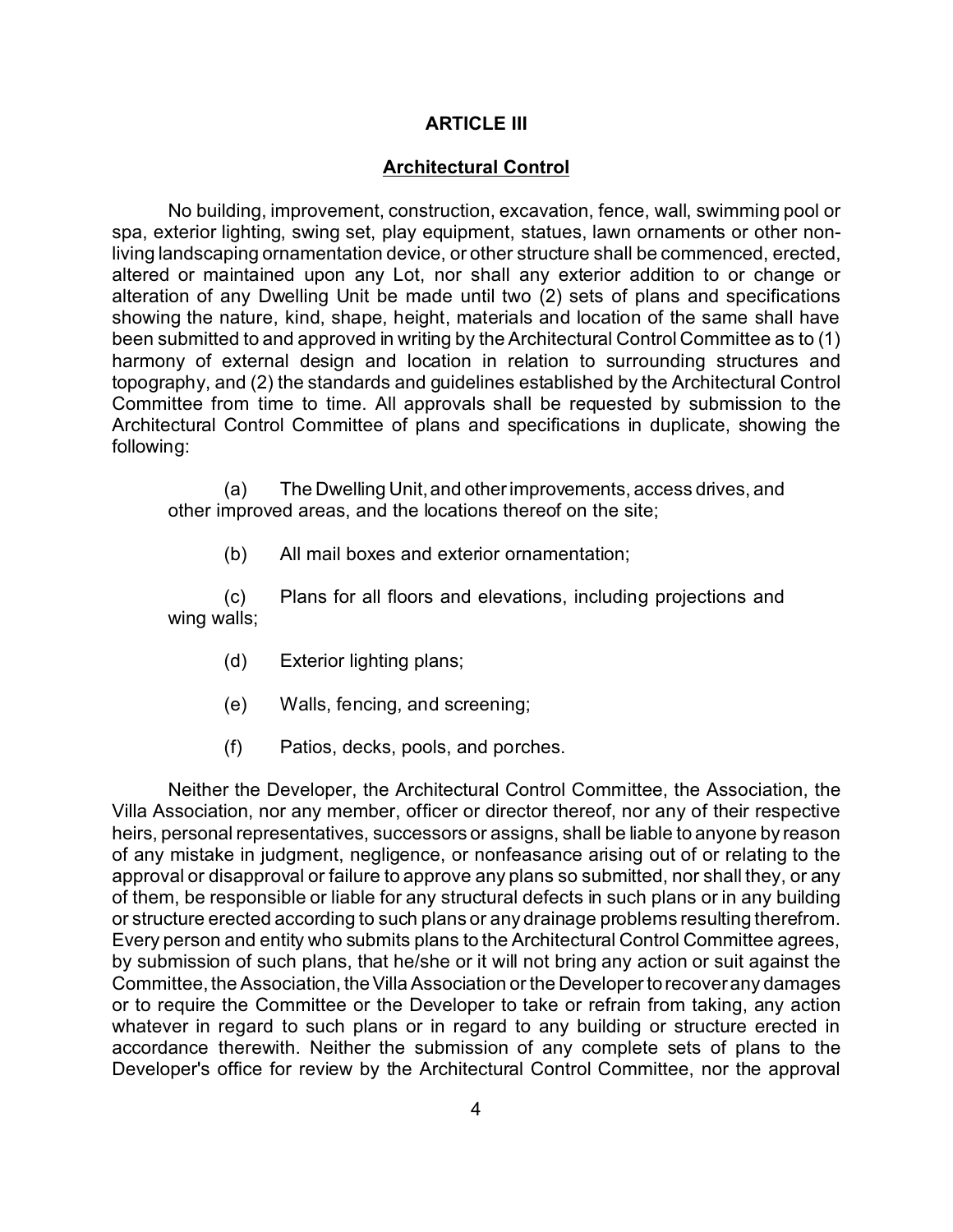thereof by that Committee, shall be deemed to guarantee or require the actual construction of the building or structure therein described, and no adjacent Lot Owner may claim any reliance upon the submission and/or approval of any such plans or the buildings or structures described therein.

The original Architectural Control Committee shall consist of three (3) members: Roger L. Delagrange, Craig D. Yoder, and Bradley J. Kees. A majority of the Committee may designate a representative to act for it. In the event of death or resignation of any member of the Committee, the remaining members shall have full authority to designate a successor. In the event said Board, or the Architectural Control Committee, fails to approve or disapprove such design and location within thirty (30) days after said plans and specifications have been submitted to it, approval will not be required and this Article will be deemed satisfied.

## **ARTICLE IV**

## **Cherry Hill Community Association, Inc.**

Section 1. Organization. There has been organized in connection with the development of Cherry Hill, and its various sections, an incorporated not-for-profit association known as Cherry Hill Community Association, Inc., (the "Association").

Section 2. Membership and Voting Rights. Every Owner of a Lot shall be a member of the Association, together with all other lot owners in the Subdivision. Membership shall be appurtenant to and may not be separated from ownership of any Lot which is subject to assessment.

Section 3. Classes of Membership. The Association shall have two (2) classes of voting membership:

Class A. Class A members shall be all Owners, together with all other lot owners in the Subdivision exclusive of the Developer. Owners shall be entitled to one (1) vote for each Lot owned.

Class B. The Class B member(s) shall be the Developer, and shall be entitled to three (3) votes for each Lot owned in the Subdivision. The Class B membership shall cease and be converted to Class A membership on the happening of either of the following events, whichever occurs earlier:

- (a) when title to all lots in all sections of the Subdivision has been conveyed, or
- (b) on December 31, 2002.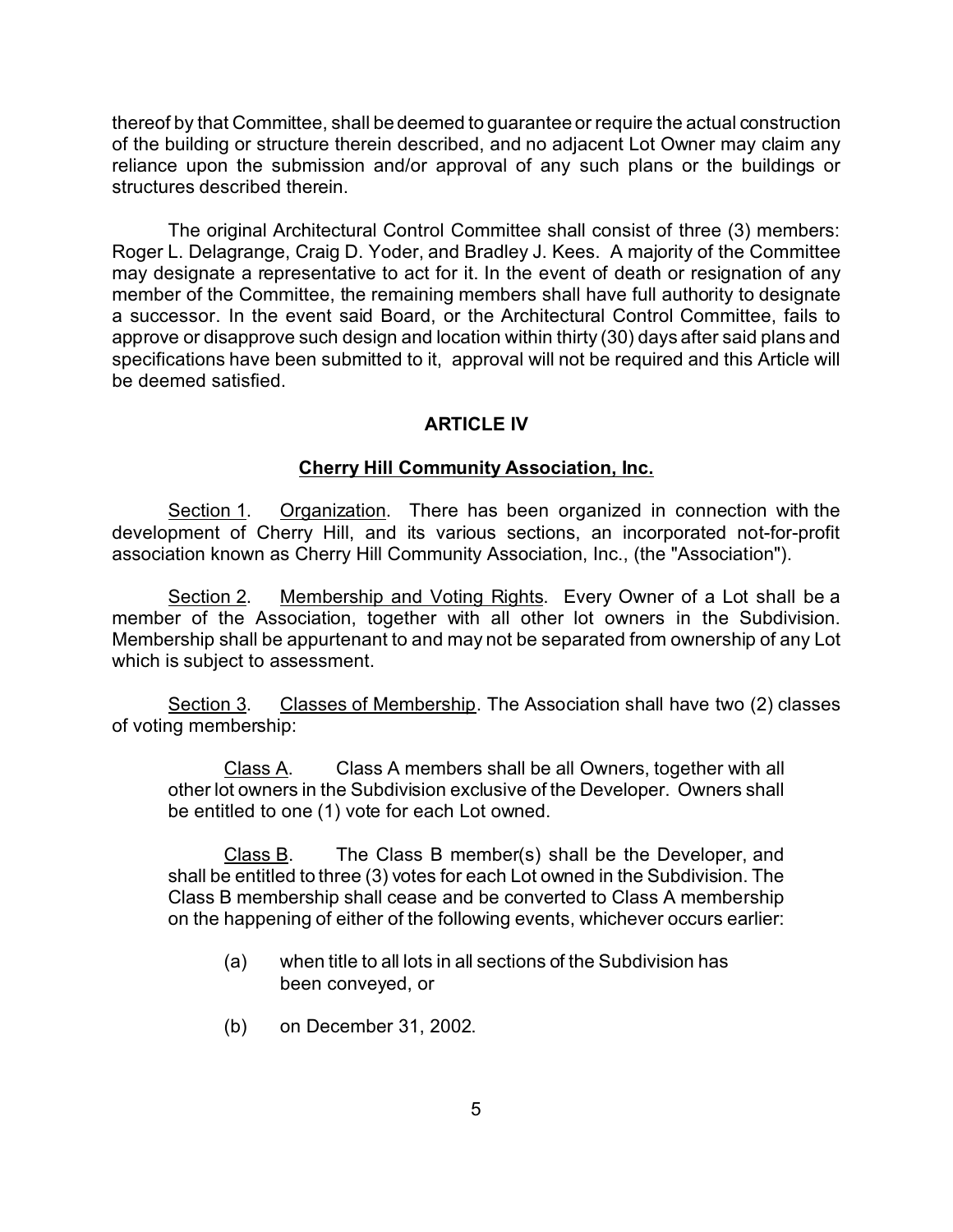Section 4. Membership Transfer. Membership in the Association will transfer from the Developer or its successor in interest to the Owner upon delivery of the Deed to Owner's Lot.

Section 5. Continuing Memberships. The Owner of any Lot shall continue to be a member of the Association so long as such Owner continues to be the Owner of a Lot for the purpose herein mentioned. Membership shall pass with the transfer of title to the Lot.

Section 6. Transfer of Membership Rights and Privileges in the Association. Each Owner, and in lieu thereof, (and with the written consent of such Owner to the Association) each lessee of a Lot shall be a member of the Association and have the right to the Owner's vote and privileges. Membership, where assigned to a lessee, will pass with the lease, except if the Owner withdraws his consent in writing to the Association. The Owner may withdraw his membership assignment to any lessee in his discretion by issuing a sixty (60) day notice in writing to the Association. No assignment of membership shall relieve an Owner of the Lot from the obligation to pay any assessment authorized by these Restrictions.

Section 7. Creation of the Lien and Personal Obligation of Assessments. Each Owner of any Lot, excepting Developer, by acceptance of a deed therefor, whether or not it shall be so expressed in such deed, is deemed to covenant and agree to pay to the Association: (1) annual assessments; (2) special assessments; (3) Club assessment (if applicable); and (4) Tax Recoupment Assessment. Such assessments shall be established and collected as hereinafter provided. The annual, special, Club and Tax Recoupment assessments , together with interest, costs, and reasonable attorney's fees, shall be a charge and a continuing lien upon the Lot against which each such assessment is made. Each such assessment, together with interest, costs, and reasonable attorney's fees shall also be the personal obligation of the person who was the Owner of such Lot at the time when the assessment fell due. The personal obligation for delinquent assessments shall not pass to an Owner's successors in title unless expressly assumed by them.

Section 8. Purpose of Annual Assessments. The annual assessments levied by the Association shall be used exclusively to promote the recreation, health, and welfare of the owners in all sections of Cherry Hill, including, but not limited to, the improvement and maintenance of the Common Area, maintenance of street lighting, maintenance of the sprinkling system situated on the Common Area, and removal of snow from the streets.

Section 9. Maximum Annual Assessment. Until January 1 of the year immediately following the conveyance of the first Lot to an Owner, the maximum annual assessment shall be One Hundred Sixty and 00/l00 Dollars (\$160.00) per Lot.

(a) From and after January 1 of the year immediately following the conveyance of the first Lot to an Owner, the maximum annual assessment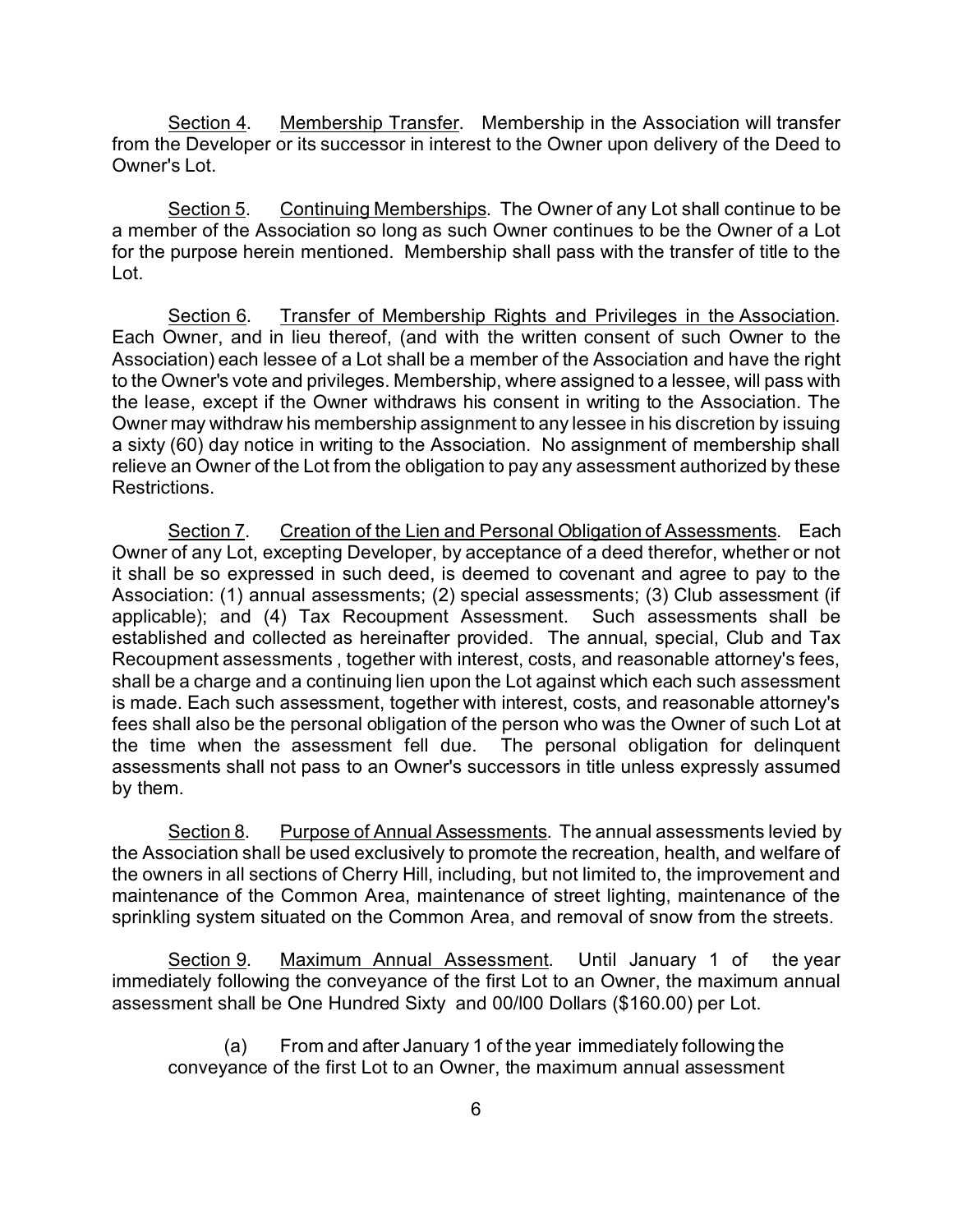may not be increased each year more than eight percent (8%) above the maximum annual assessment for the prior year, without the vote or written assent of fifty-one percent (51%) of each class of members of the Association.

(b) The Board of Directors of the Association may fix the annual assessment at an amount not in excess of the maximum without the vote or written assent of fifty-one percent (51%) of each class of members of the Association.

Section 10. Special Assessments. In addition to the annual assessment authorizedabove, the Association may levy, in any assessment year, a special assessment applicable to that year only for the purpose of defraying, in whole or in part, (1) the cost of any construction, repair or replacement of a capital improvement upon the Common Area, including fixtures and personal property related thereto; (2) any budget shortfall; or (3) emergency need of the Association, provided that any such assessment shall have the vote or written assent of fifty-one percent (51%) of each class of members of the Association.

Section 11. Notice and Quorum for Any Action Authorized Under Section 9 and 10. Any action authorized under Sections 9 and 10 shall be taken at a meeting called for that purpose, written notice of which shall be sent to all members not less than thirty (30) days nor more than sixty (60) days in advance of the meeting. If the proposed action is favored by a majority of the votes cast at such meeting, but such vote is less than the requisite fifty-one percent (51%) of each class of members, members who were not present in person or by proxy may give their assent in writing, providing the same is obtained by the appropriate officers of the Association not later than thirty (30) days from the date of such meeting.

Section 12. Uniform Rate of Assessment. Both annual and special assessments must be fixed at a uniform rate for all Lots and may be collected on a monthly or yearly basis as the Board of Directors may determine from time to time.

Section 13. Date of Commencement of Annual Assessments: Due Date. The annual assessments provided for herein shall commence as to all Lots (excepting Lots owned by the Developer) on the date of the original recording of these Restrictions with the Recorder of Allen County. The first annual assessment shall be adjusted according to the number of months remaining in the calendar year. The Board of Directors of the Association shall fix the amount of the annual assessment against each Lot for each annual assessment period. Written notice of the annual assessment shall be sent to every Owner subject thereto. The due date shall be established by the Board of Directors of the Association. The Association shall, upon demand, and for a reasonable charge, furnish a certificate signed by an officer of the Association setting forth whether the assessments on a specified Lot have been paid.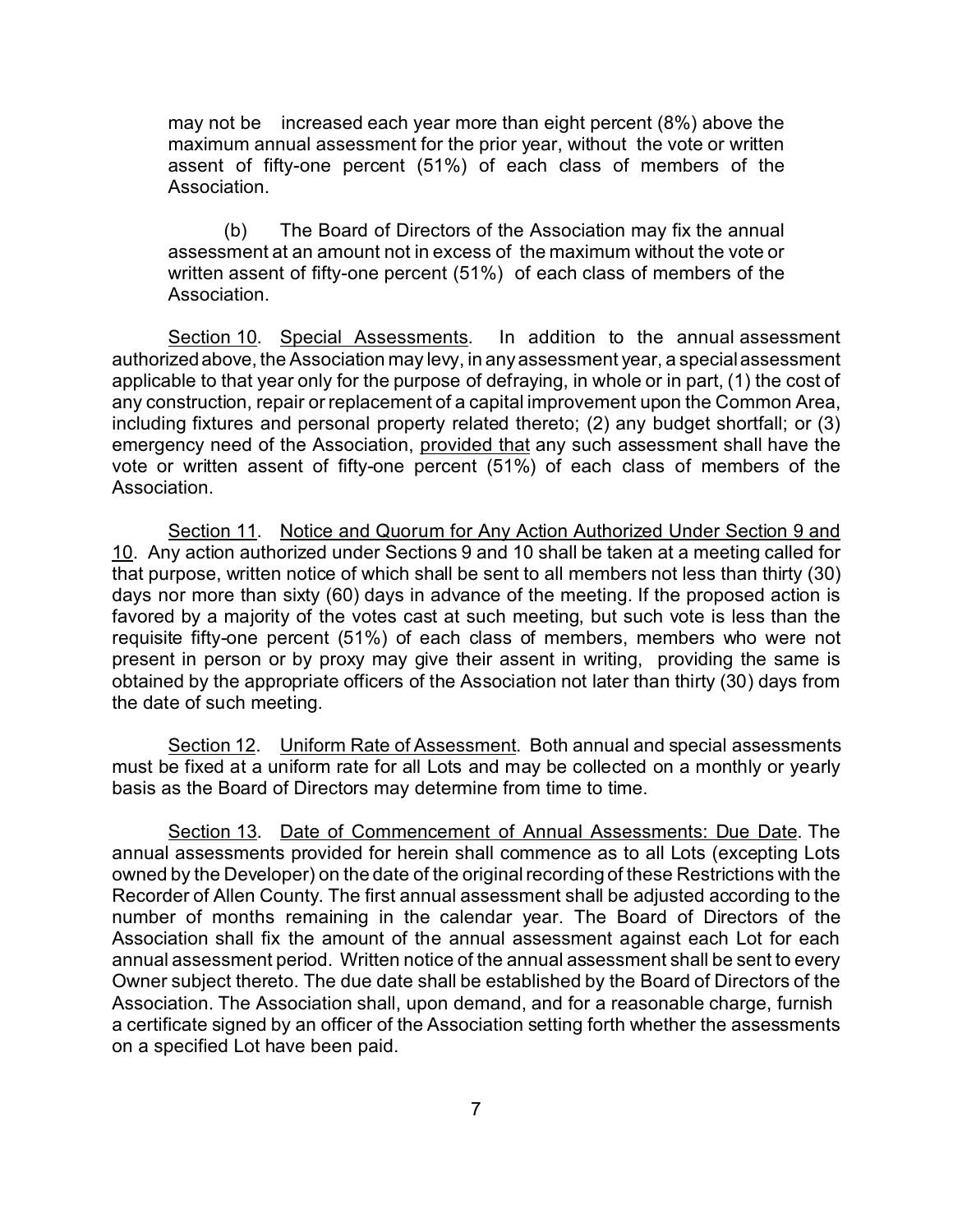Section 14. Club Membership, Operating Fund Assessment. The Developer plans to construct a bathhouse, swimming pool and tennis courts within Cherry Hill, which facilities will be owned and operated by the Association, and which will be available for use by members of the Association and members of the Cherry Hill Golf Club. Upon the substantial completion of the bathhouse, swimming pool and tennis courts as determined by the Board of Directors of the Association, a Club Operating Fund will commence:

(a) Non-Lot Owner Golf Club Members of Cherry Hill Golf Club shall be entitled to membership and usage of the bathhouse, swimming pool, and tennis courts, and shall as a part of such membership pay the same operating fund assessment ("Club Assessment") as Single-Family Lot Owner Members.

(b) All Villaminium Lot Owners in the Villas (all sections) shall be entitled, at their option, to membership and usage of the bathhouse, swimming pool, and tennis courts, and shall pay as a part of such membership the same Club Assessment as the Single-Family Lot Owner Members. Such Club Assessment shall bear interest, shall become a lien upon the Lot against which it is assessed, shall become the personal obligation of the Owner of such Lot, and may be collected in accordance with the provisions of this Article.

(c) All Single-Family Lot Owners within Cherry Hill, except those owned by the Developer and those Villaminium Lot Owners who chose not to be a member pursuant to (B) above, shall be charged a Club Assessment (in addition to the Annual Assessments and Special Assessments provided in Sections 9 and 10, respectively), with respect to the operation and maintenance of said facilities. This Club Assessment will be assessed against each lot owner irrespective of whether a Dwelling Unit is located thereon. Such Club Assessment shall bear interest, shall become a lien upon the Lot against which it is assessed, shall become the personal obligation of the owner of such lot, and may be collected in accordance with the provisions of this Article.

Except for the first Club Assessment, the due date shall be established by the Board of Directors of the Association. All Club Assessments shall be determined by and paid to the Association, and the Association shall be responsible for carrying out the purposes of such Club Assessments. All members shall be subject to all rules and regulations governing Membership and use as may be established by the Association from time to time.

The amount of the annual Club Assessment shall be established as follows:

(i) Commencing prior to the substantial completion of the bathhouse, swimming pool and tennis courts, the Board of Directors of the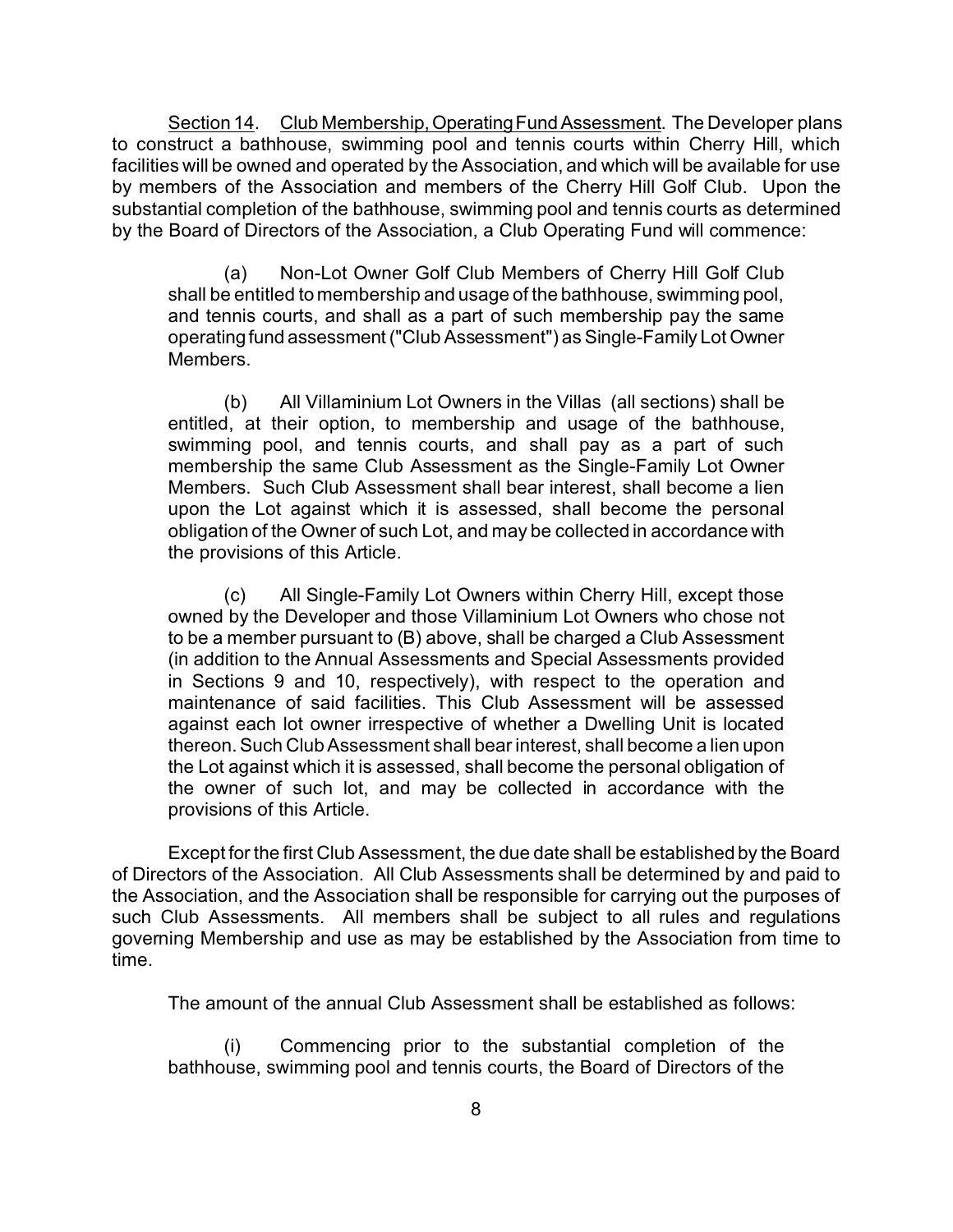Association shall establish a budget for the fiscal year and shall determine therefrom the annual Club Assessment for each lot required to meet said budget. Such budget and Club Assessment for each fiscal year shall be established by the Board of Directors. The Board of Director shall mail to all Association members a copy of a proposed budget and notice of the proposed Club Assessment.

(ii) In determining the amount of the Club Assessment for each Lot, the Board of Directors shall take into consideration the financial obligation of the Cherry Hill Golf Club, and those individuals and organizations identified in Section 14 above who may have access to the bathhouse, tennis courts and swimming pool facilities with respect to the operation and maintenance of said facilities.

(iii) Said Club Operating Fund shall be used exclusively for the purpose of operating and maintaining said bathhouse, tennis courts and swimming pool as well as all recreational facilities therein or used in connection therewith, including but not limited to, repair, maintenance, cost of labor, equipment, supervision, taxes , insurance, and all other things necessary or desirable in the opinion of the Board of Directors of the Association.

Section 15. Tax Recoupment Assessments. In addition to all other assessments provided for in this Article, the Association may levy in any assessment year, an assessment ("Tax Recoupment Assessment") applicable to that year only for the purpose of defraying, in whole or in part, any cost or expense incurred by the Association in the form of a tax, and/or penalty and/or interest on a tax imposed upon, assumed by or assessed against the Association or its properties, and arising out of or in any way related to the acceptance of title to, the ownership of and/or operation or maintenance of any plant or equipment (including utility lines, lift stations and other property) for the transmission, delivery or furnishing of water, or for the collection, transmission and disposal of liquid and solid waste, and sewage, and/or the ownership of any real estate or easements or other rights with respect to real estate owned and/or possessed in connection with such plant or equipment.

Section 16. Effect of Nonpayment of Assessments: Remedies of the Association. Any assessment (Annual, Special, Club or Tax Recoupment) not paid within thirty (30) days after the due date shall bear interest from the due date at the rate of ten percent (10%) per annum. The Association may bring an action at law against the Owner personally obligated to pay the same, or foreclose the lien against the Lot. In any successful action, the Association shall be entitled to recover all of its costs and expenses, including attorney's fees. No Owner may waive or otherwise escape liability for the assessments provided for herein by non-use of the Common Area, the Club facilities, or abandonment of the Owner's Lot.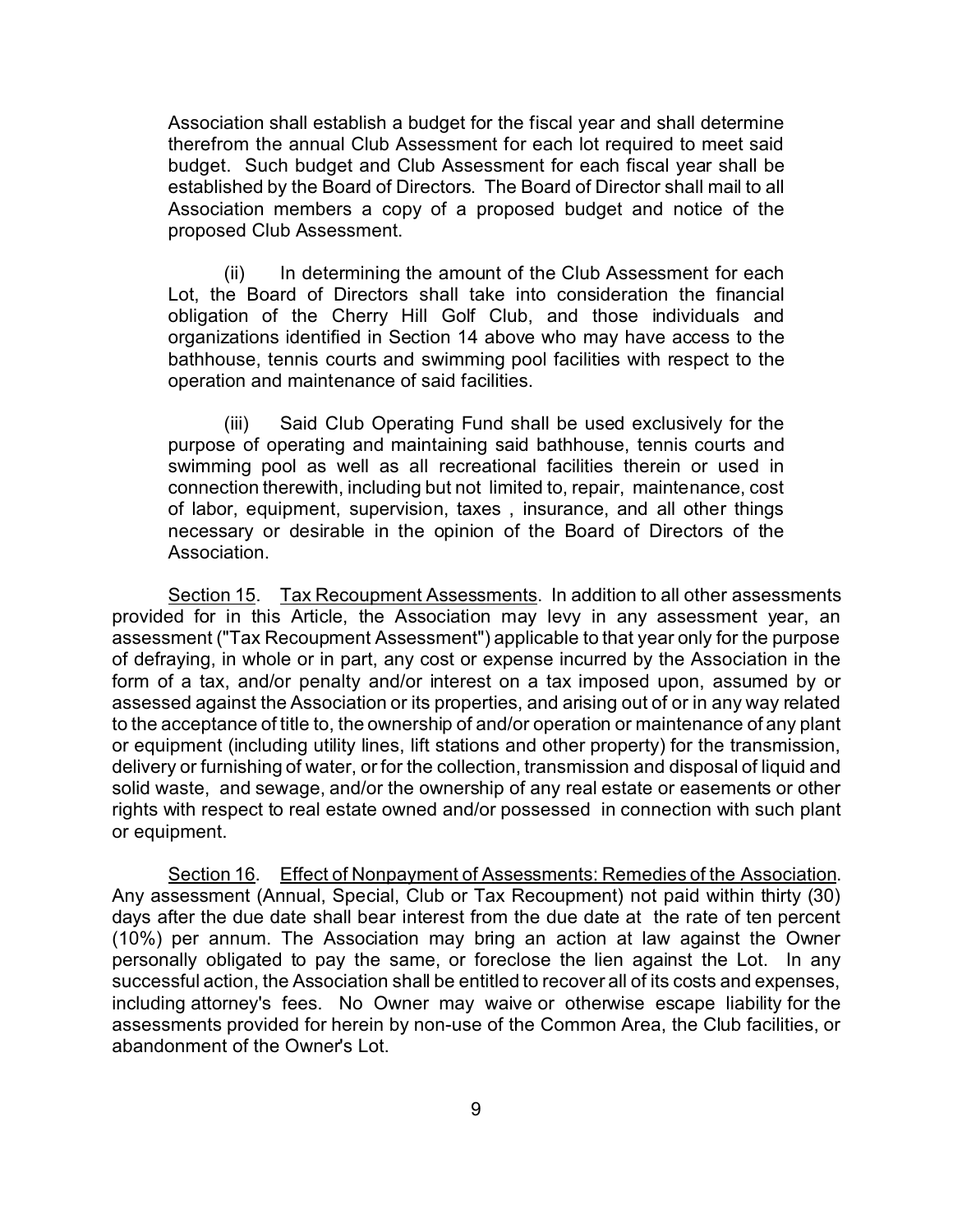Section 17. Subordination of the Lien to Mortgages. The lien of the assessments shall be subordinate to the lien of any first mortgage. Sale or transfer of any Lot shall not affect the assessment lien. However, the sale or transfer of any Lot pursuant to mortgage foreclosure or any proceedings in lieu thereof, shall extinguish the lien for such assessments as to payments which became due prior to such sale or transfer. No sale or transfer shall relieve such Lot from liability for any assessments thereafter becoming due or from the lien thereof.

#### **ARTICLE V**

#### **General Provisions**

Section 1. Residential Purposes. No Lot shall be used except for residential purposes. No dwelling shall be erected, altered, placed, or permitted to remain on any Lot other than one (1) detached single-family dwelling not to exceed two and one-half (2 1/2) stories in height. Each dwelling shall include an attached two-car garage and basements may be constructed as a part of the dwelling .

Section 2. Home Occupations. No Lot shall be used for any purpose other than as a single-family residence, except that a home occupation, defined as follows may be permitted: any use conducted entirely within the Dwelling Unit and participated in solely by a member of the immediate family residing in said Dwelling Unit, which use is clearly incidental and secondary to the use of the Dwelling Unit for dwelling purposes and does not change the character thereof and in connection with which there is: (a) no sign or display that indicates from the exterior that the Dwelling Unit is being utilized in whole or in part for any purpose other than that of a Dwelling Unit; (b) no commodity is sold upon the Lot; (c) no person is employed in such home occupation other than a member of the immediate family residing in the Dwelling Unit; and (d) no mechanical or electrical equipment is used; provided that, in no event shall a barber shop, styling salon, beauty parlor, tea room, licensed child care center or other licensed or regulated babysitting service, animal hospital, or any form of animal care or treatment such as dog trimming be construed as a home occupation.

Section 3. Building Sizes. No Dwelling Unit shall be built on any Lot having the living area of the main structure, exclusive of one-story open porches, breezeways or garages of less than 1,600 square feet for a one-story dwelling, nor less than 1,200 square feet on the first floor with a combined total of 2,000 square feet for a 1 1/2 story, bi-level and/or tri-level dwelling, nor less than 1,100 square feet on the first floor for a dwelling of more than one-story, on Lots 333 through 366, inclusive.

Section 4. Garages. All Dwelling Units must have a minimum of a two-car attached garage.

Section 5. Building Setback. No Dwelling Unit or any improvements or structures shall be located on any Lot nearer to the front Lot line or nearer to the side street line or the rear property line than the minimum building setback lines shown on the recorded plat. In any event, no Dwelling Unit shall be located nearer than a distance of seven (7) feet to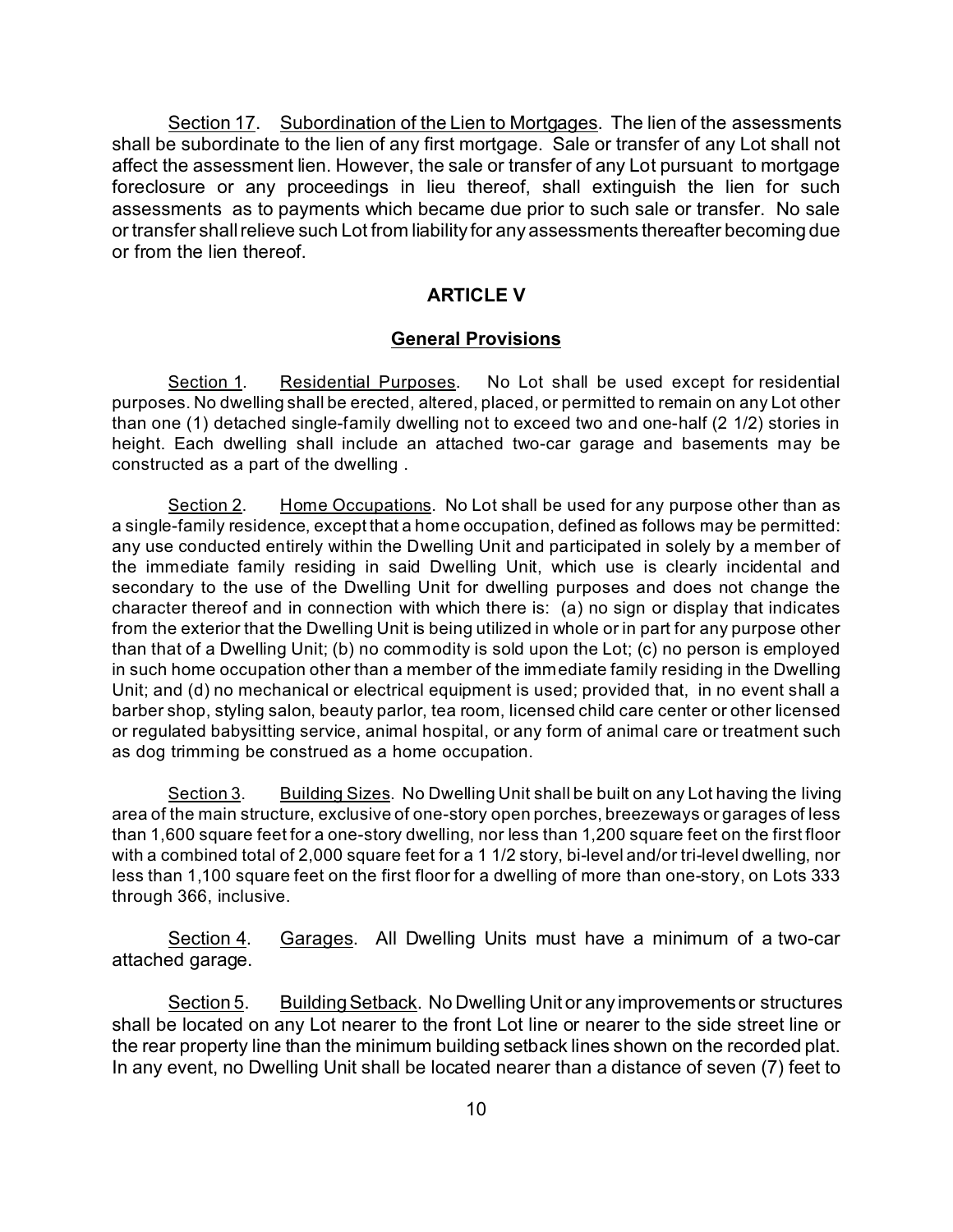a side Lot line, and twenty-five (25) feet to a rear property line if there is no rear setback line shown on the recorded plat.

Section 6. Minimum Lot Size. No Dwelling Unit shall be erected or placed on any Lot having a width of less than fifty (50) feet at the minimum building setback line, nor shall any Dwelling Unit be erected or placed on any Lot having an area of less than 7,000 square feet.

Section 7. Utility and Drainage Easements. Easements for the installation and maintenance of utilities and drainage facilities are reserved as shown on the recorded plat. No Owner of any Lot shall erect or grant to any person, firm or corporation, the right, license or privilege to erect or use or permit the use of overhead wires, poles or overhead facilities of any kind for electrical, telephone or television service (except such poles and overhead facilities that may be required at those places where distribution facilities enter and leave the Subdivision). Nothing herein shall be construed to prohibit street lighting or ornamental yard lighting serviced by underground wires or cables. All easements for public and municipal utilities and sewers as dedicated on the face of the plat shall be kept free of all permanent structures and any structure, shrubbery, trees, or other installation thereon, whether temporary or permanent, shall be subject to the paramount right of the entities for which such easements are intended to benefit, to install, repair, maintain or replace their utility or sewage facilities. The removal of any such obstructions by utilities or sewage treatment works shall in no way obligate them in damages or to restore the obstruction to its original form. Electrical service entrance facilities installed for any house or other structure connecting the same to the electrical distribution system of any electric public utility shall be provided by the Owners of all Lots and shall carry not less than three (3) wires and have a capacity of not less than 200 amperes.

## Section 8. Surface Drainage.

(a) If Developer has provided an underground tile at the rear of any Golf Course Lot, Lot Owner, at its own expense, must connect and maintain operational rear down spouts and sump pumps into said tile.

(b) Surface Drainage Easements and Common Areas used for drainage purposes as shown on the plat are intended for either periodic or occasional use as conductors for the flow of surface water runoff to a suitable outlet, and the land surface shall be constructed and maintained so as to achieve this intention. Such easement shall be maintained in an unobstructed condition and the County Surveyor or a proper public authority having jurisdiction over storm drainage shall have the right to determine if any obstruction exists and to repair and maintain, or to require such repair and maintenance as shall be reasonably necessary to keep the conductors unobstructed.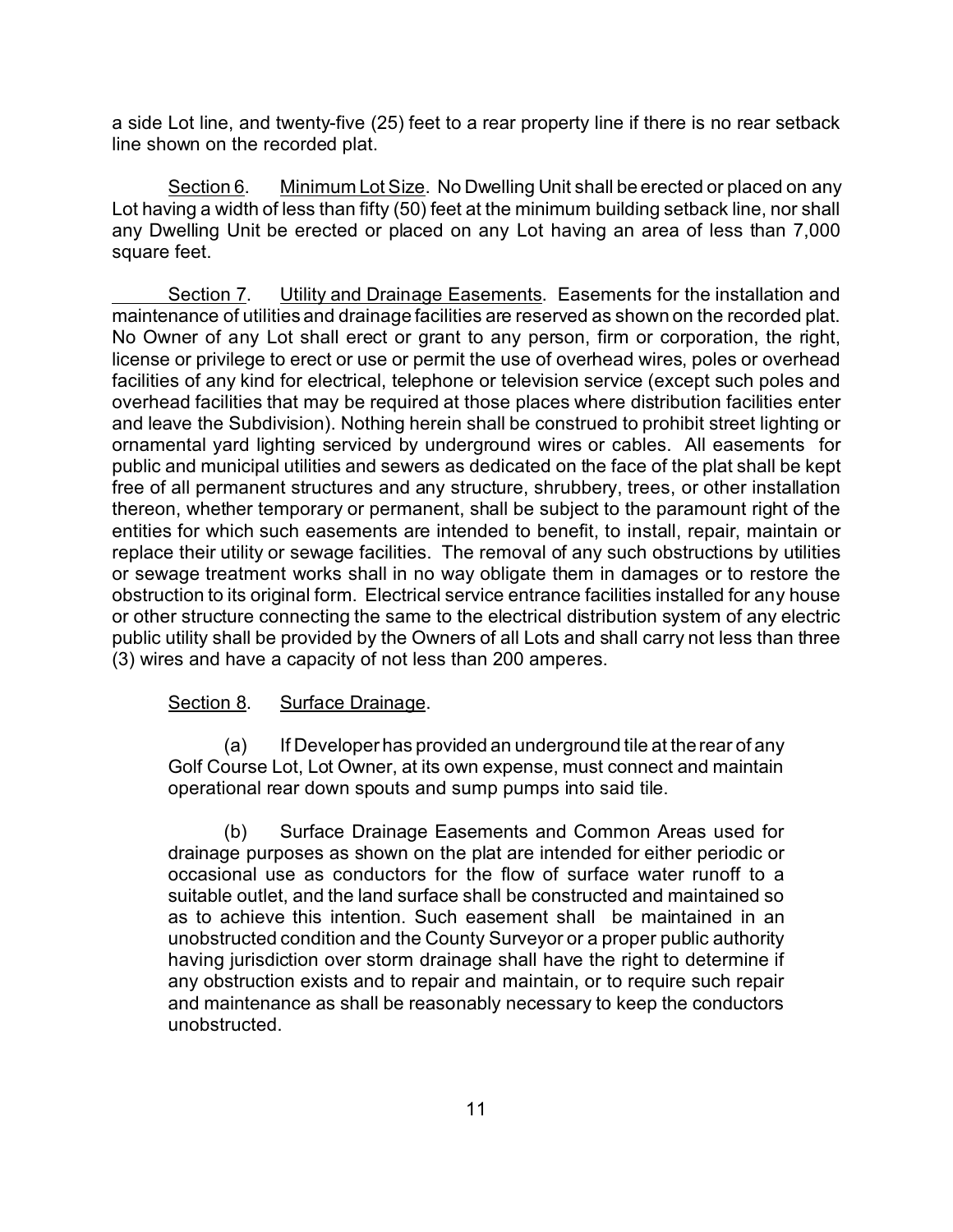Section 9. Maintenance of Lots and Dwelling Units. No Lot and no Dwelling Unit shall be permitted to become overgrown, unsightly or to fall into disrepair. All Dwelling Units shall at all times be kept in good condition and repair and adequately painted or otherwise finished in accordance with specifications established by the Architectural Control Committee. Each Owner, for himself and his successors and assigns, hereby grants to the Association, jointly and severally, the right to make any necessary alterations, repairs or maintenance approved by the Architectural Control Committee to carry out the intent of this provision and they further agree to reimburse the Association for any expenses actually incurred in carrying out the foregoing. The Association may assess and collect such reimbursement in the same manner as it assesses and collects yearly assessments pursuant to Article IV, above, and such amounts shall become a lien upon the Lot and be subject to the same collection rights and remedies granted to the Association in Article IV.

Section 10. Landscaping. All shrubs, trees, grass and plantings of every kind shall be kept well maintained, properly cultivated and free of trash and other unsightly material. No screen planting shall be placed on the rear of any Lots with golf course frontage nor in any other location which has the effect of blocking or restricting any other Lot Owner's view of the golf course. Landscaping shall be installed no later than one hundred eighty (180) days following occupancy of or completion of the Dwelling Unit, whichever occurs first.

Section 11. Nuisances. No noxious or offensive activity may be carried upon any Lot, nor shall anything be done thereon which may be or may become an annoyance or nuisance to the neighborhood. Without limiting any of the foregoing, no exterior lights, the principal beam of which shines upon portions of a Lot other than the Lot upon which they are located, or which otherwise cause unreasonable interference with the use and enjoyment of a Lot by the occupants thereof, and no speakers, horns, whistles, bells or other sound devices, shall be located, used or placed on a Lot which are audible, except security devices used exclusively for security purposes which are activated only in emergency situations or for testing thereof.

Section 12. Temporary Structures and Storage. No structure of a temporary character, trailer, boat trailer, truck, commercial vehicle, recreational vehicle (RV) , camper shell, all terrain vehicle (ATV), camper or camping trailer, detached basement, tent, shack, detached garage, barn or other outbuilding shall be either used or located on any Lot, or adiacent to any Lot, public street or right-of-way with the Subdivision at anytime, or used as a residence either temporarily or permanently.

Section 13. Signs. No sign of any kind shall be displayed to the public view on any Lot except one sign of not more than five (5) square feet, advertising such Lot for sale, or signs used by a builder to advertise such Lot during the construction and sales period.

Section 14. Radio and Television Antennas. No radio or television antenna shall be attached to any Dwelling Unit. No free standing radio or television antenna shall be permitted on any Lot. No television receiving disk or dish that exceeds two (2) feet in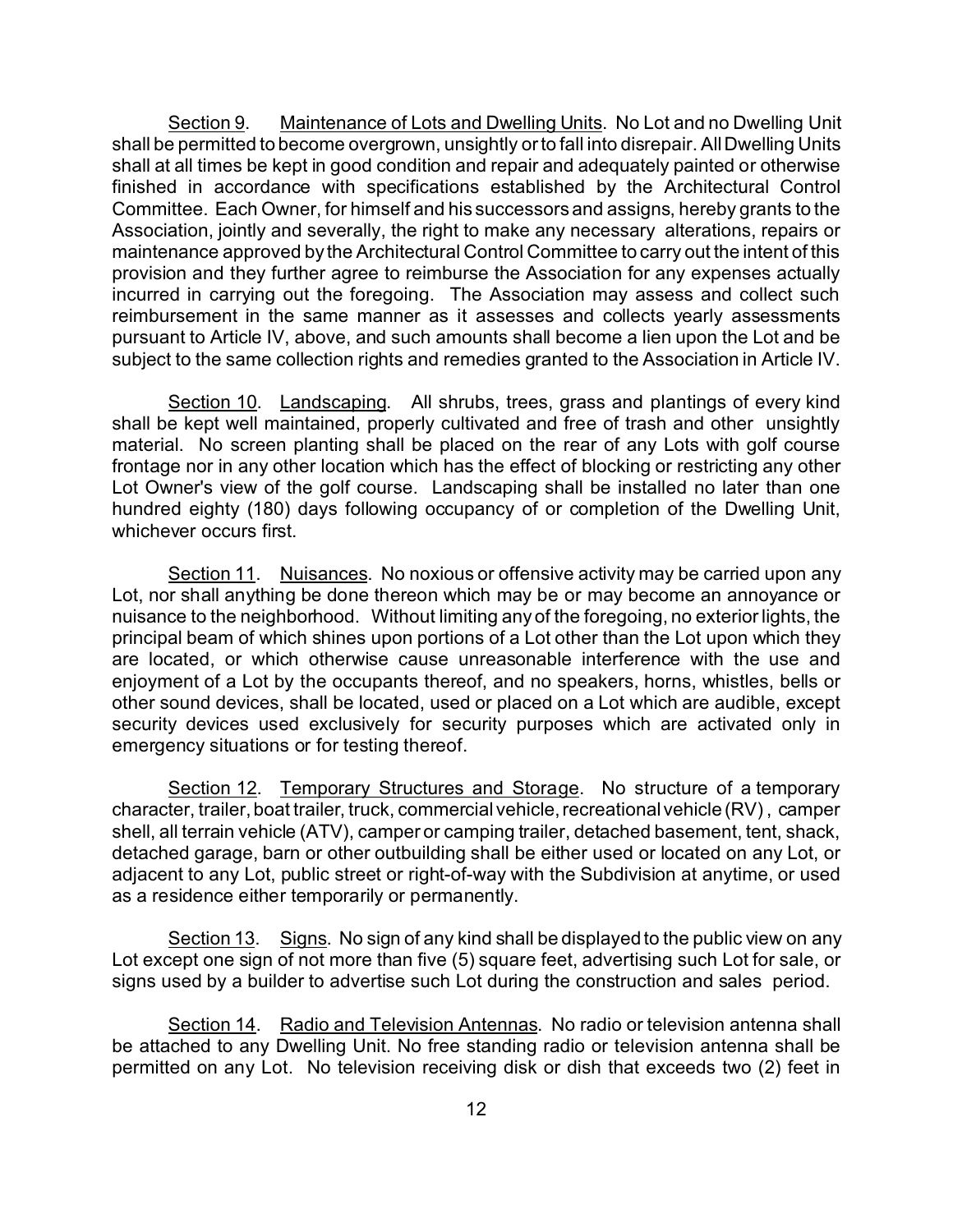diameter shall be permitted on any Lot or on any Dwelling Unit. No solar panels attached or detached shall be permitted.

Section 15. Drilling, Refining, Quarrying and Mining Operations. No oil drilling, oil development operations, oil refining, quarrying or mining operations of any kind shall be permitted upon or in any Lot. No derrick or other structure designed for the use in boring for oil or natural gas shall be erected, maintained or permitted upon any Lot.

Section 16. Animals. No animals, livestock or poultry of any kind shall be raised, bred or kept on any Lot, except that dogs, cats or other household pets may be kept, provided that they are not kept, bred or maintained for any commercial purposes.

Section 17. Building Materials. All Dwelling Units and other permitted structures shall be constructed in a substantial and good workmanlike manner and of new materials. The front exterior of each residence shall be constructed of all natural materials. No roll siding, asbestos siding or siding containing asphalt or tar as one of its principal ingredients shall be used in the exterior construction of any Dwelling Unit or other permitted structure on any Lots of said Subdivision and no roll roofing of any description or character shall be used on the roof of any Dwelling Unit or other permitted structure on any of said Lots.

Section 18. Driveways. All driveways from the street to the garage shall be poured concrete or masonry and not less than sixteen (16) feet in width.

Section 19. Individual Water and Sewage Systems. No individual water supply system or individual sewage disposal system shall be installed, maintained or used on any Lots in this Subdivision.

#### Section 20. Geothermal Systems.

20.1. An Owner whose Lot is immediately adjacent to Common Area containing a retention or detention pond shall have the right to install and maintain the following described types of geothermal heating and cooling systems ("Systems") to service the Dwelling Unit located on the Lot, and the right to use the Association property described below.

20.1.1. A System with a closed loop heat exchanger designed to use retention or detention ponds located in Common Areas adjacent to such Lot.

20.1.2. A System which uses and discharges well water from the System into retention or detention ponds located in Common Areas adjacent to such Lot.

20.2. Any Systems so installed must:

20.2.1. Satisfy regulations of the Indiana Department of Natural Resources, and all applicable federal, state, and local laws, ordinances, and regulations.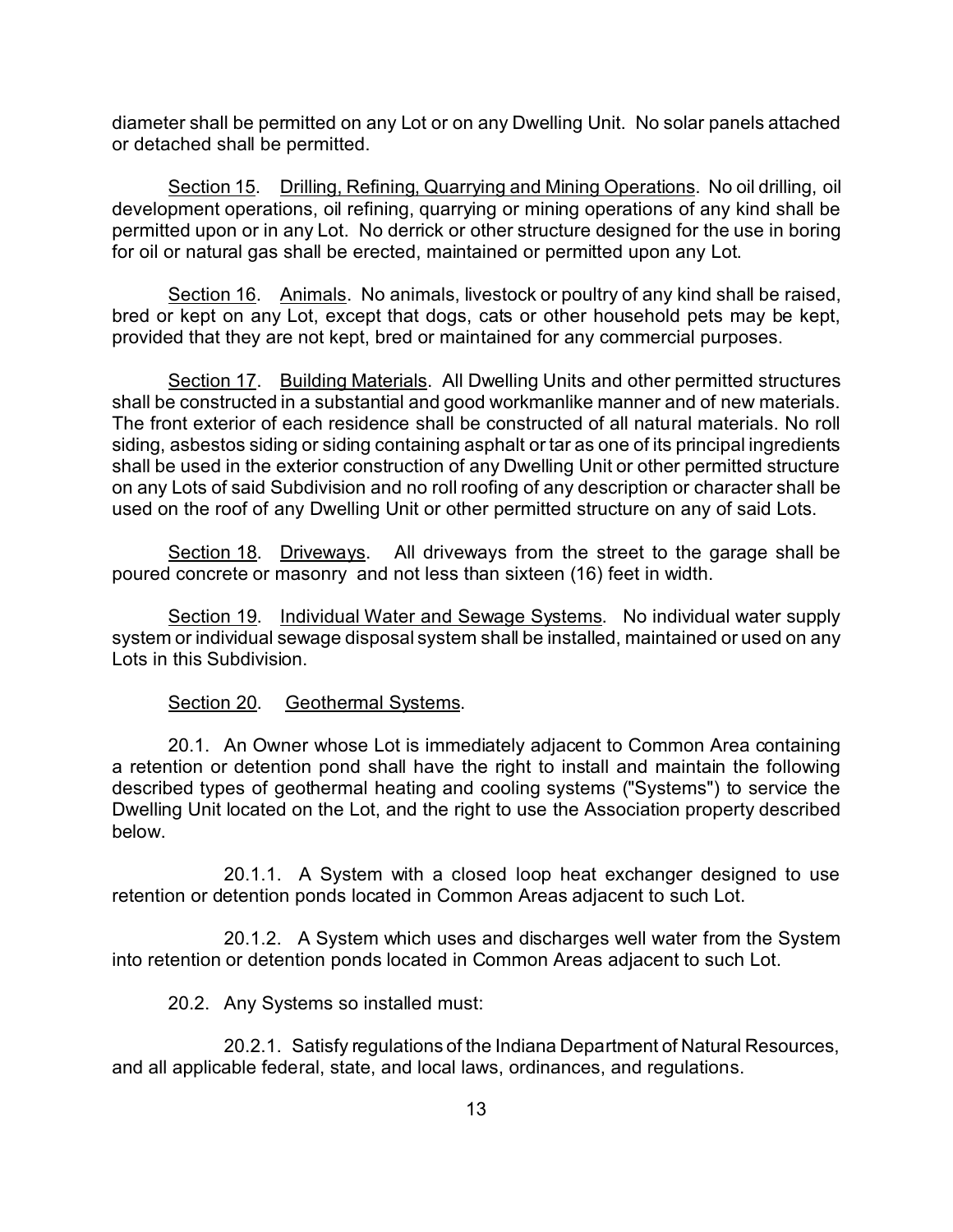20.2.2. Satisfy reasonable requirements of the Allen County Surveyor or other applicable governmental agency regarding surface water drainage and erosion control; and obtain written approval from The Association.

20.2.3. Be installed according to approved guidelines of, and by technicians certified by, the International Ground Source Heat Pump Association.

20.3. Any Owner using Common Area owned by the Association for the purpose described in Section 20.1 agrees to be responsible for and shall indemnify and hold the Association harmless from and against all claims, losses, damages, and judgments (including reasonable attorney fees and litigation expenses) caused by, or resulting from, the Owner's use of Association property in connection with the Systems.

Section 21. Use of Public Easements. In addition to the utility easements herein designated, easements in the streets, as shown on this plat, are hereby reserved and granted to the Developer, the Association and any public or quasi-public utility company engaged in supplying one or more of the utility services contemplated in Sections 7 and 8 or this Section 21 of Article V, and their respective successors and assigns, to install, lay, erect, construct, renew, operate, repair, replace, maintain and remove all and every type of gas main, water main and sewer main (sanitary and/or storm) with all necessary appliances, subject, nevertheless, to all reasonable requirements of any governmental body having jurisdiction thereof as to maintenance and repair of said streets.

Section 22. Sanitary Sewer Restrictions. No rain and storm water runoff or such things as roof water, street pavement and surface water, caused by natural precipitation, shall at any time be discharged into or permitted to flow into the Sanitary Sewage System, which shall be a separate sewer system from the Storm Water and Surface Water Runoff Sewer System. No sanitary sewage shall at any time be discharged or permitted to flow into the above-mentioned Storm Water and Surface Water Runoff Sewer System.

Section 23. Improvements. Before any Dwelling Unit on any Lot in this Subdivision shall be used and occupied as a dwelling or otherwise, the Developer or any subsequent Owner of such Lot shall install improvements serving such Lot as provided in the plans and specifications for such improvements filed with the appropriate governmental authorities, together with any amendments or additions thereto which said governmental authorities may authorize or require. This covenant shall run with the land and be enforceable by any governmental authority having jurisdiction over the Subdivision, by the Association, or by any aggrieved Lot Owner in this Subdivision.

Section 24. Permits and Certificates. Before any Dwelling Unit located on any Lot may be used or occupied, such user or occupier shall first obtain from the Allen County Zoning Administrator an Improvement Location Permit and a Certificate of Occupancy as required by the Allen County Zoning Ordinance.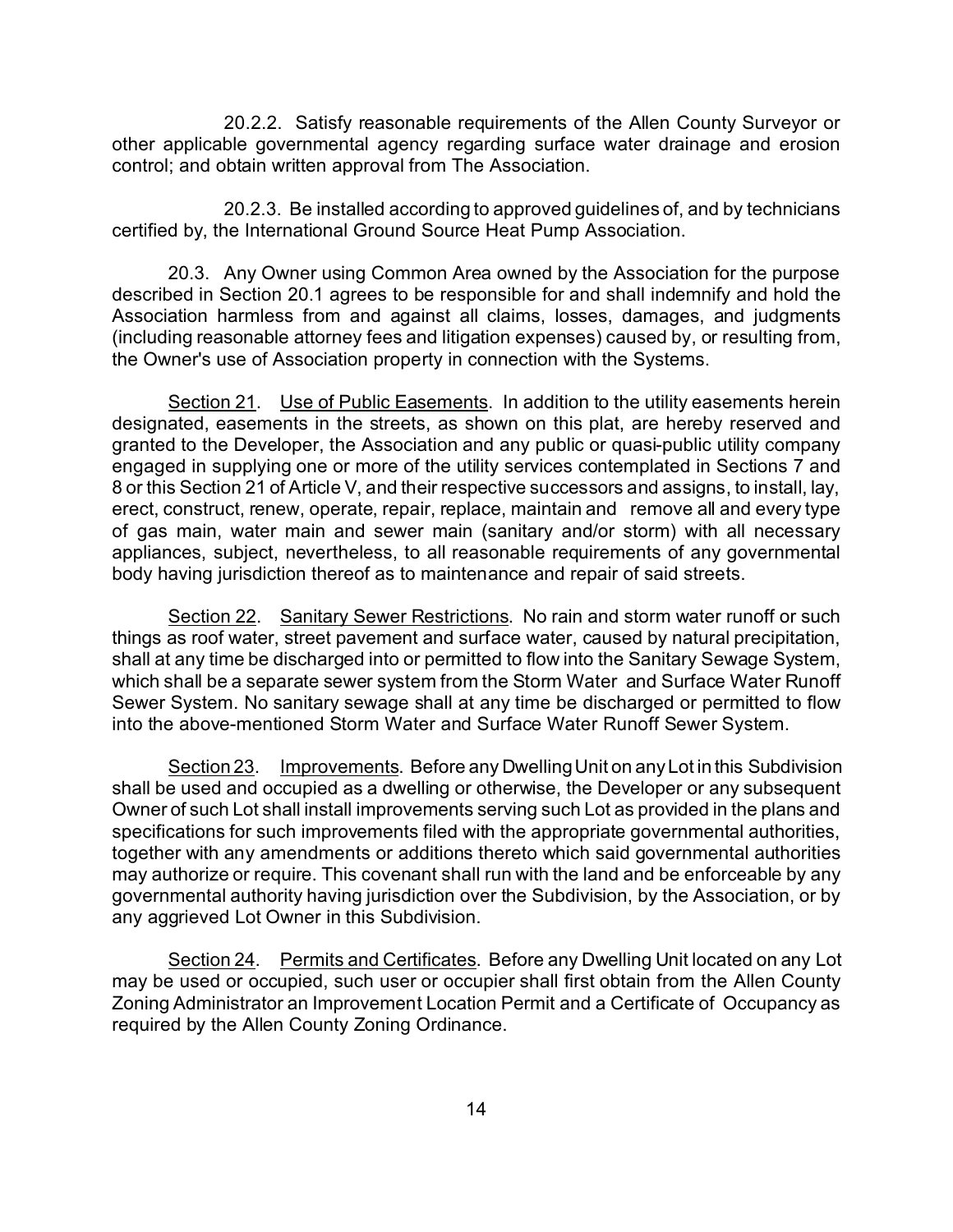Section 25. Pools and Hot Tubs. No above ground pool, spa or hot tub, regardless of size, shall be placed or maintained on any Lot. No in ground swimming pool or hot tub or spa may be placed or maintained on any Lot without the prior written approval of the Architectural Control Committee in accordance with Article III.

Section 26. Swing Sets and Play Equipment. No swing sets or play equipment will be permitted on any Lot without prior written approval from the Architectural Control Committee in accordance with Article III.

Section 27. Fencing. All proposed fencing must be submitted to and approved by the Architectural Control Committee in writing in accordance with Article III.

Section 28. Storage Areas. Garbage and refuse shall be placed in containers, which shall be concealed and contained within the Dwelling Unit. Firewood must be placed adjacent to the Dwelling Unit behind a visual barrier screening this area so that it is not visible from neighboring streets or the golf course. The visual barrier screening and the area to be used must be approved by the Architectural Control Committee.

Section 29. Mailboxes. The type, location, and installation of mailboxes will be approved by the Developer.

Section 30. Time for Building Completion and Restoration. Every Dwelling Unit on any Lot shall be completed within twelve (12) months after the beginning of such construction. No improvement which has partially or totally been destroyed by fire or otherwise, shall be allowed to remain in such state for more than three (3) months from the time of such destruction or damage.

Section 31. Single Owner Contiguous Lots. Whenever two (2) or more contiguous Lots shall be owned by the same person, and such Owner shall desire to use two (2) or more of said Lots as a site for a single Dwelling Unit, said Owner shall apply in writing to the Architectural Control Committee or Board of Directors of the Association for permission to so use said Lots. If permission for such a use shall be granted, the Lots constituting the site for such single Dwelling Unit shall be treated as a single Lot for the purpose of applying these Restrictions to said Lots, so long as the Lots remain improved with one single Dwelling Unit. Notwithstanding the foregoing, each of the Lots constituting the site for such single Dwelling Unit shall remain as individual Lots for purposes of all assessments permitted by the terms of these Restrictions. As such, the Owner will be assessed for each Lot used as a site for a single Dwelling Unit.

Section 32. Enforceability. The Association, any Owner, and the Developer shall each have the right to enforce, by any proceeding at law or in equity, all restrictions, conditions, covenants, reservations, liens and charges now or hereafter imposed by the provisions of these Restrictions. Failure by the Association or the Developer to enforce any covenant or restriction herein contained shall in no event be deemed a waiver of the right to do so thereafter, and shall not operate to deprive an Owner from enforcing said covenant or restriction.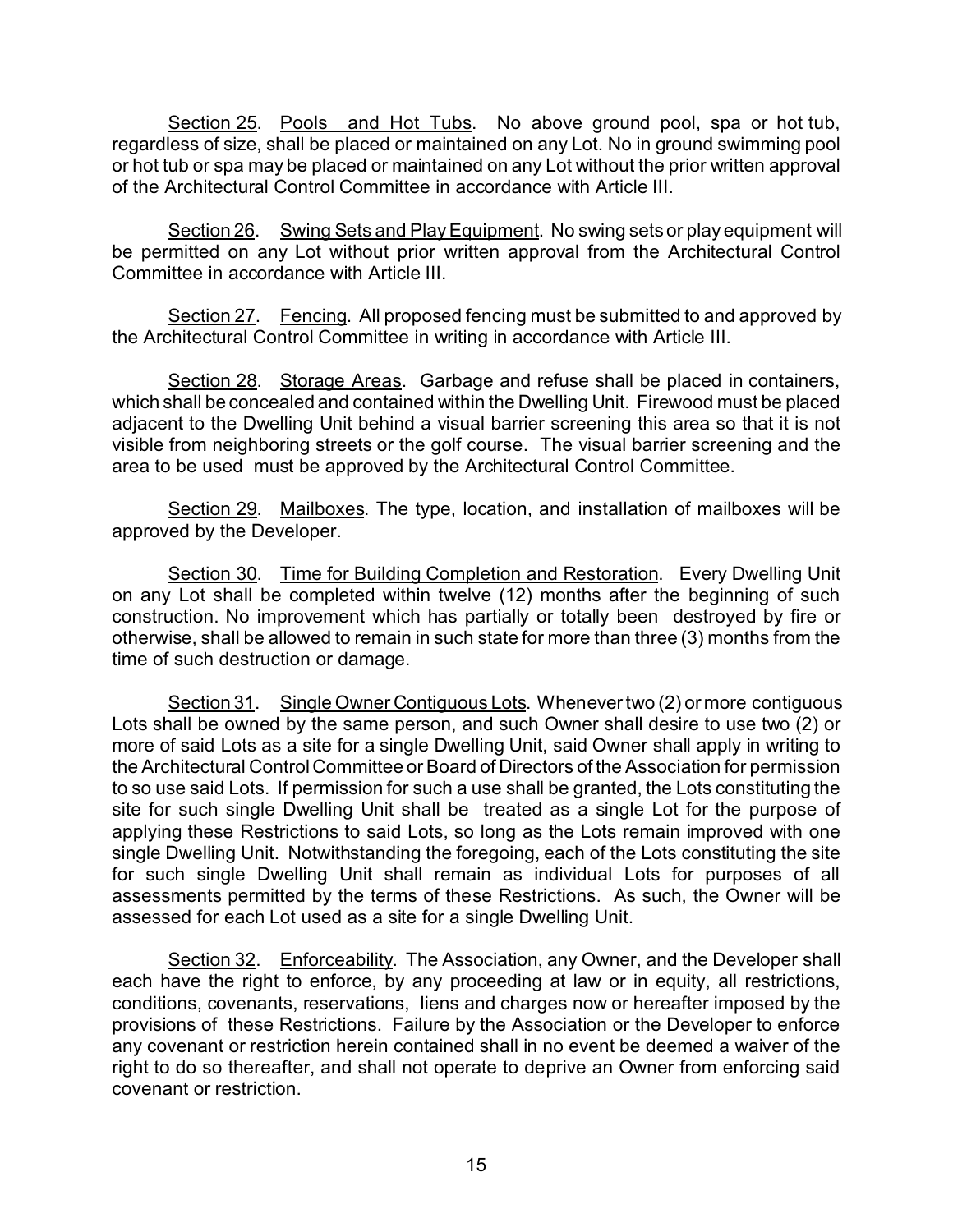Section 33. Right of Entry. The Developer, the Architectural Control Committee, and the Association, acting through their respective representatives, shall have the right, during reasonable hours, to enter upon and inspect the Lot and Dwelling Unit, whether prior to, during, or after the completion of, any construction, for purpose of determining whether or not the provisions of these restrictions are being complied with and exercising all rights and powers conferred upon the Developer, the Architectural Control Committee, and the Association with respect to the enforcement or correction or remedy of any failure of the Owner to observe these restrictions, and the Developer, the Architectural Control Committee, and the Association and such representatives shall not be deemed to have committed a trespass as a result thereof. Notwithstanding the foregoing, an occupied Dwelling Unit may not be entered hereunder unless written notice of such proposed entry shall have been given to the Owner at least five (5) days prior to such entry.

Section 34. Partial Invalidation. Invalidation of any one of these Restrictions by judgment or court order shall in no way affect any other provisions which shall remain in full force and effect.

Section 35. Covenants, Restrictions and Extensions. The covenants and restrictions herein contained shall run with the land, and be effective for a term of twenty (20) years from the date these Restrictions are recorded, after which time they shall automatically be extended for successive periods of ten (10) years; provided these Restrictions may be amended by an instrument signed by not less than seventy-five percent (75%) of the Lot Owners, and provided further, the Developer, its successors or assigns shall, with the approval of the Allen County Plan Commission, have the exclusive right for a period of two (2) years from the date of recording of these Restrictions to amend any of the Covenants and Restrictions.

Section 36. Subdivision of Lots. No Lot or combination of Lots may be further subdivided unless seventy-five percent (75%) of the Lot Owners have approved by signing an instrument of approval and until said approval has been obtained from the Allen County Plan Commission.

Section 37. Exterior Building Surfaces. All exterior building surfaces, materials and colors shall be harmonious and compatible with colors of the natural surrounding and other Dwelling Units. The Architectural Control Committee shall have the right to approve or disapprove materials and colors so controlled.

Section 38. Dwelling Unit Exterior. All windows, porches, balconies and exteriors of all Dwelling Units shall at all times be maintained in a neat and orderly manner. No clotheslines or other outside drying or airing facilities shall be permitted.

Section 39. Yard Lights. A dusk to dawn light (or gas light) of type and location approved by the Architectural Control Committee shall be installed by the builder or Lot Owner on each Lot in front of the front building line and shall at all times be maintained and operational.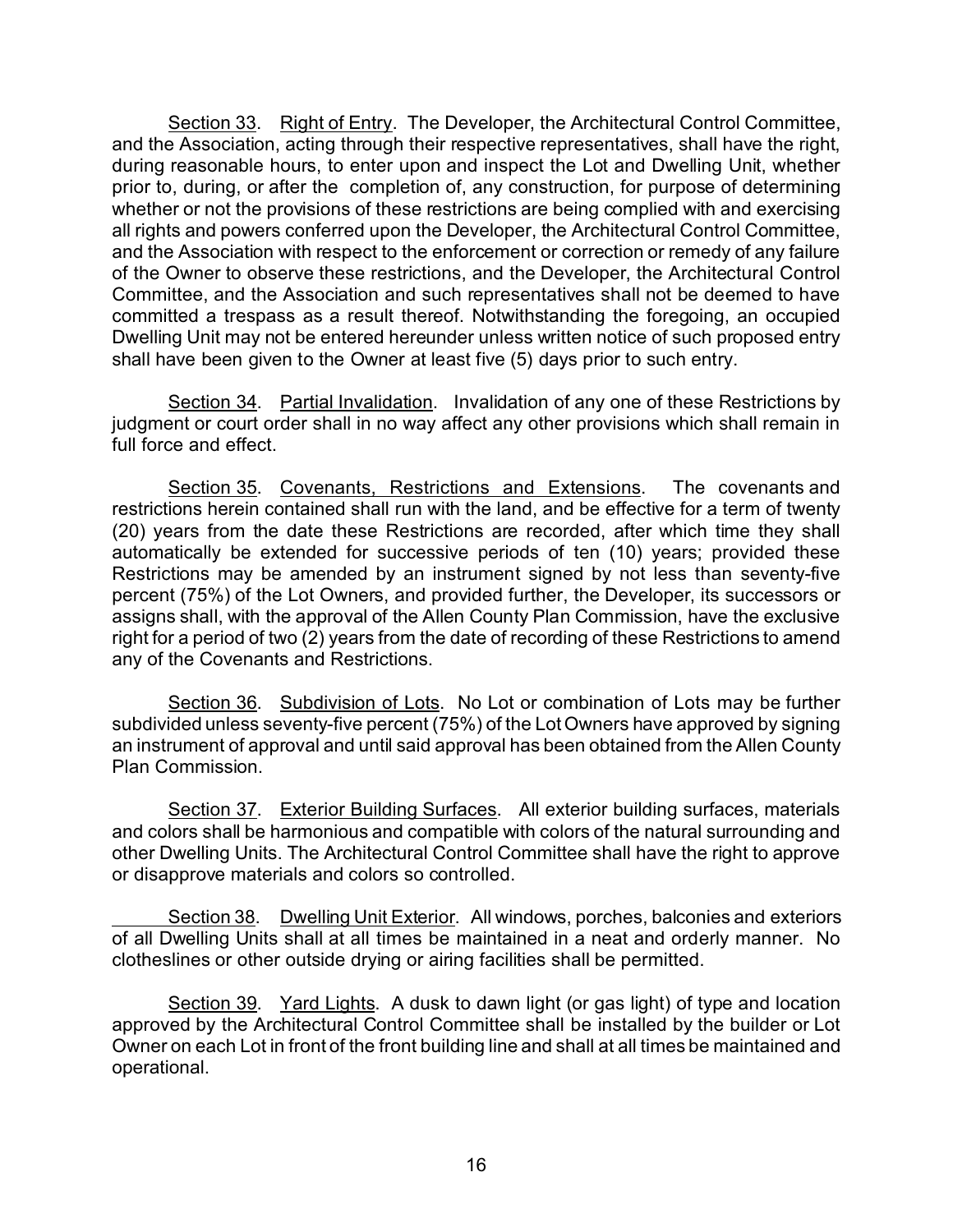Section 40. Fires. No outdoor fires for the purpose of burning leaves, grass or other forms of trash shall be permitted to burn upon any street roadway or Lot in this Subdivision. No outside incinerators shall be kept or allowed on any Lot.

Section 41. Access to Golf Course. Access to the grounds of the Cherry Hill Golf Club shall only be permitted at such locations as shall be agreed to and designated by the Cherry Hill Golf Club and the Developer.

Section 42. Easement Across Lots Adjacent to Golf Course. Until such time as a Dwelling Unit is constructed on a Lot which borders a fairway area of the Cherry Hill Golf Club, the operator of Cherry Hill Golf Club shall have a license to permit and authorize their agents and registered golf course players and their caddies to enter upon a Lot to recover a ball or play a ball, subject to the official rules of the course, without such entering and playing being deemed a trespass.

Section 43. Interference with Play on Golf Course. Owners of Lots bordering on fairways of the Cherry Hill Golf Club shall be obligated to refrain from any actions which would detract from the playing qualities of the course.

Section 44. Cost and Attorney's Fees. In the event the Association or Developer is successful in any proceeding, whether at law or in equity, brought to enforce any restriction, covenant, limitation, easement, condition, reservation, lien, assessment or charge now or subsequently imposed by the provisions of these Covenants, they shall be entitled to recover from the party against whom the proceeding was brought, the attorney fees and related costs and expenses incurred in such proceeding.

Section 45. Annexation. Additional properties may be annexed by Developer and made subject to this Declaration. Said additional properties may be developed for condominiums, villas and single family residences. Said annexation may be perfected without the consent of the Owners.

Section 46. Flood Protection Grade. In order to minimize potential damages from surface water, flood protection grades (FPG) are established as set forth on the attached plat as follows:

## LOT # MINIMUM FLOOD PROTECTION GRADES

There are no flood protection grades.

 All Dwelling Units to be constructed on the Lots designated herein shall be constructed at or above the minimum flood protection grades; such grades shall be the minimum elevation of a first floor or the minimum sill elevation of any opening below the first floor as shown on the recorded plat of this Subdivision.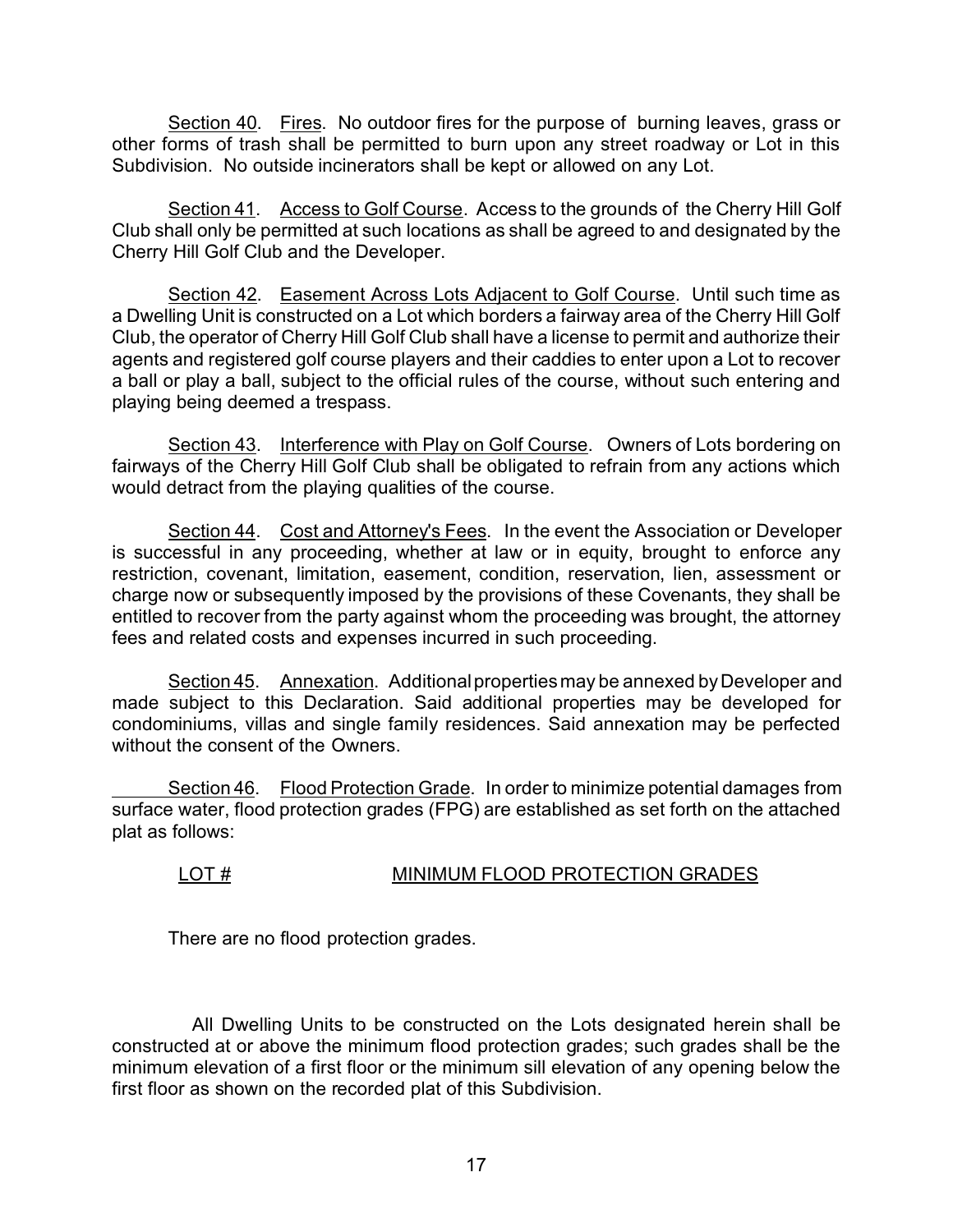Section 47. Sidewalks. Plans and specifications for this subdivision on file with the Allen County Plan Commission require the installation of four (4) foot wide concrete sidewalks, within the street rights-of-way in front of the following numbered Lots inclusive:

| LOT#    | <b>SIDEWALK</b>     |
|---------|---------------------|
| 336     | South side          |
| 343-345 | Front only          |
| 346     | West and South side |
| 347     | South side          |
| 353-359 | Front only          |
| 360     | West and South side |

Installation of said sidewalks shall be the obligation of the Owner of any such Lot, exclusive of the Developer, shall be completed in accordance with said plans and specifications and prior to the issuance of a Certificate of Occupancy for any such Lot and the cost of said installation shall be a lien against any such Lot enforceable by the Allen County Plan Commission or its successor agency. Should such Certificates of Occupancy be issued to the Developer, said individual or corporation shall be considered an Owner for the purposes of the enforcement of this covenant.

IN WITNESS WHEREOF, COLONIAL DEVELOPMENT CORP., a Corporation organized and existing under the laws of the State of Indiana, Owner of the real estate described in said Plat, has hereunto set its hand and seal, by its duly authorized officer, this 2nd day of December, 1998.

#### **COLONIAL DEVELOPMENT CORP.,**

an Indiana Corporation,

By:\_\_\_\_\_\_\_\_\_\_\_\_\_\_\_\_\_\_\_\_\_\_\_\_\_\_\_\_\_\_\_\_\_\_\_\_\_

Craig D. Yoder, Vice President

**This Instrument prepared by:**

**Dennis D. Sutton, Attorney-at-Law BURT, BLEE, DIXON & SUTTON 1000 Standard Federal Plaza Fort Wayne, IN 46802 (219) 426-1300**